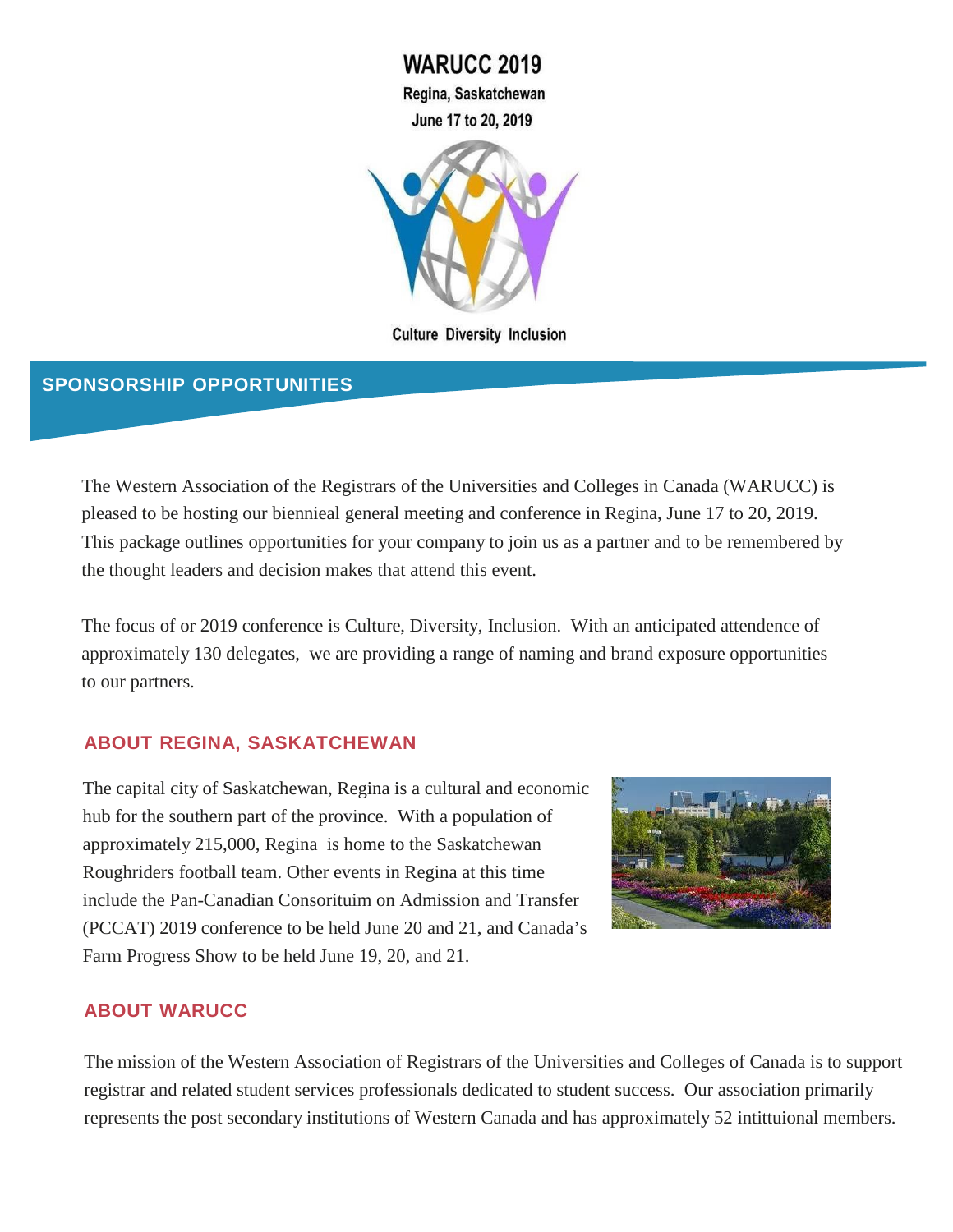## **CONTACT INFORMATION**

For further information contact: [conferences@warucc.ca](mailto:conferences@warucc.ca)

## **SPONSOR REGISRATION**

Sponsors may register using at the WARUCC 2019 [Sponsor Registration](http://www.warucc.ca/event-3128024) website.

### **SPONSOR BENEFIT CHART**

|                                                                                                        | <b>BlueSky</b><br>Package A | <b>BlueSky</b><br>Package B | Wascana         | Canola                    | <b>Birch</b>   | Lily              |
|--------------------------------------------------------------------------------------------------------|-----------------------------|-----------------------------|-----------------|---------------------------|----------------|-------------------|
| # Available                                                                                            | $\overline{1}$              | $\mathbf{1}$                | $\overline{2}$  | $\overline{4}$            | $\overline{2}$ |                   |
| Cost                                                                                                   | \$5,000                     | \$5,000                     | \$4,000         | \$3,500                   | \$2,500        | $\overline{$}250$ |
| <b>Naming Opportunities</b>                                                                            | Opening<br>Keynote          | Plenary<br>Keynote          | Awards<br>Lunch | One<br>nutrition<br>break |                |                   |
| <b>Conference</b><br>Registration*                                                                     | $\overline{2}$              | $\overline{2}$              | 1               | 1                         |                |                   |
| <b>Hotel Rooms</b>                                                                                     | $\overline{2}$              | $\overline{2}$              | $\overline{1}$  |                           |                |                   |
| <b>Conference Booth**</b>                                                                              | $\checkmark$                | $\checkmark$                | $\checkmark$    | $\checkmark$              | $\checkmark$   |                   |
| <b>Conference Bag</b><br><b>Inserts</b>                                                                | $\checkmark$                | $\checkmark$                | $\checkmark$    | $\checkmark$              | $\checkmark$   | $\checkmark$      |
| <b>Presentation Session</b>                                                                            | $\checkmark$                | $\checkmark$                | $\checkmark$    | ✓                         | ✓              |                   |
| Name & logo on name<br>badge                                                                           | $\checkmark$                | $\checkmark$                |                 |                           |                |                   |
| Name & logo on<br>conference bag***                                                                    | $\checkmark$                | $\checkmark$                | $\checkmark$    |                           |                |                   |
| Name & logo on<br><b>WARUCC homepage</b><br>with link to sponsor<br>website for a period of<br>2 years | $\checkmark$                | $\checkmark$                | $\checkmark$    | $\checkmark$              |                |                   |
| Logo in conference<br>program***                                                                       | $\checkmark$                | $\checkmark$                | $\checkmark$    | $\checkmark$              | $\checkmark$   |                   |
| 2 Year WARUCC<br><b>Corporate Membership</b>                                                           | $\checkmark$                | $\checkmark$                | $\checkmark$    | $\checkmark$              |                |                   |
| Thank you at closing<br>breakfast                                                                      | $\checkmark$                | $\checkmark$                | $\checkmark$    | $\checkmark$              | $\checkmark$   |                   |

**\***Conference registration includes access to keynotes, all sessions, meals, and nutrition breaks.

\*\*Choice of booth location will be in the order below. Choice selections will be available approximately 3 weeks prior to the conference dates.

> Blue Sky Package A Blue Sky Pakage B Wascana on a first come first served basis Canola on a first come first served basis Birch on a first come first served basis

\*\*\*Logos must be submitted no later than 4 weeks in advance of the conference.